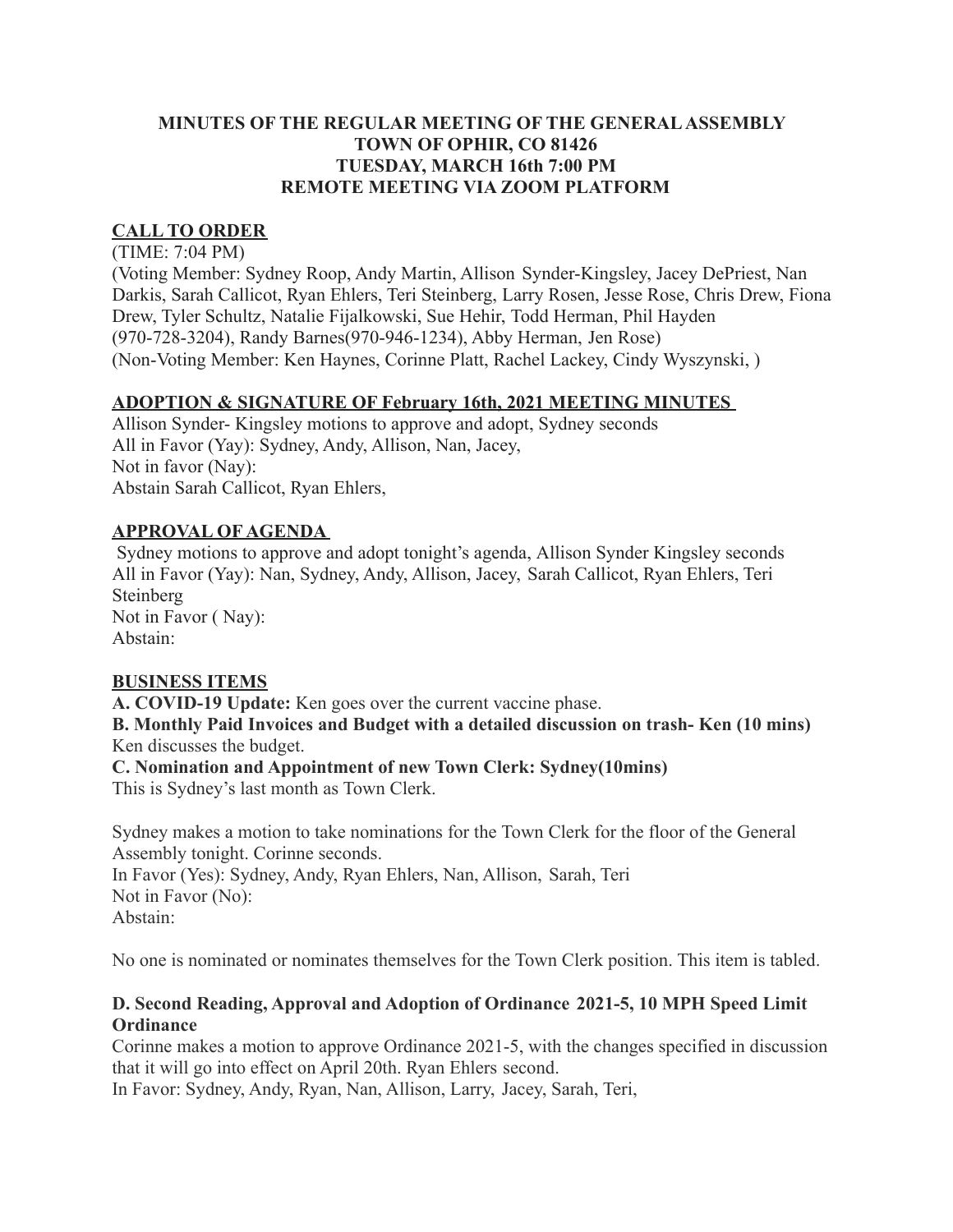Not in Favor: Abstain: Jesse Rose

The ayes have it. The motion is carried and Ordinance 2021-5 has been approved and adopted.

**E. OEC Appointments, three seats with terms to end March 2022**- There are three vacancies on the Ophir Environmental Commission. At the February 16th, General Assembly meeting; Teri Steinberg, Jacey DePriest, and Larry Rosen were nominated to fill these three seats with a term to end in March 2022.

Sydney makes a motion to appoint Teri, Jacey, and Larry to the Ophir Environmental Commission. Allison seconds. In Favor: Sydney, Andy, Ryan, Nan, Allison, Larry, Jacey, Sarah, Teri, Jesse Not in Favor: Abstain:

The ayes have it. The motion is carried. Teri, Jacey, and Larry have been appointed to the Ophir Environmental Commission.

**F. Motion to approve the collection of 2% Sales Tax, Develop and Implement Business Licensing Process per Ordinance 1996-3, and Draft an amendment to Ordinance 1996-3 directing a portion of the revenue collected from the 2% Sales Tax to transfer to the Enterprise Fund to Apply to Colorado Water Resources and Power Development Authority Infrastructure Loan, and Create a Refund Process for Ophir Registered Businesses Paying more than \$750 Sales Tax in a Calendar Year- Ken (20 mins)**

Sydney motions to amend the larger motion to remove a refund process for Ophir registered businesses paying more than \$750 sales tax in a Calendar year, Allison seconds. In Favor: Sydney, Andy, Allison, Nan, Tyler, Larry, Jacey, Sarah, Teri, Jesse, Not in Favor: Abstain: Chris, Fiona, Sue, Todd, Ryan

Allison makes a motion to approve the collection of 2% sales tax, develop and implement business licensing per 1996-3, Corinne seconds. In Favor: Sydney, Andy, Allison, Nan, Tyler, Jacey, Sarah, Teri, Jesse, Chris, Fiona, Phil, Not in Favor: Larry, Abstain: Sue, Todd, Ryan, Randy,

The ayes have it and the motion is carried to approve 2% sales tax.

#### **G. Introduction and First Reading of Ordinance 2021-6, Amending Articles I, III, IV, and V of the Ophir Land Use Code to Add Greenhouse as Use by Permitted by Right- Allison ( 15 mins)**

Sydney motions to refer Ordinance 2021-6 to a public hearing at a second reading in May, Allison seconds.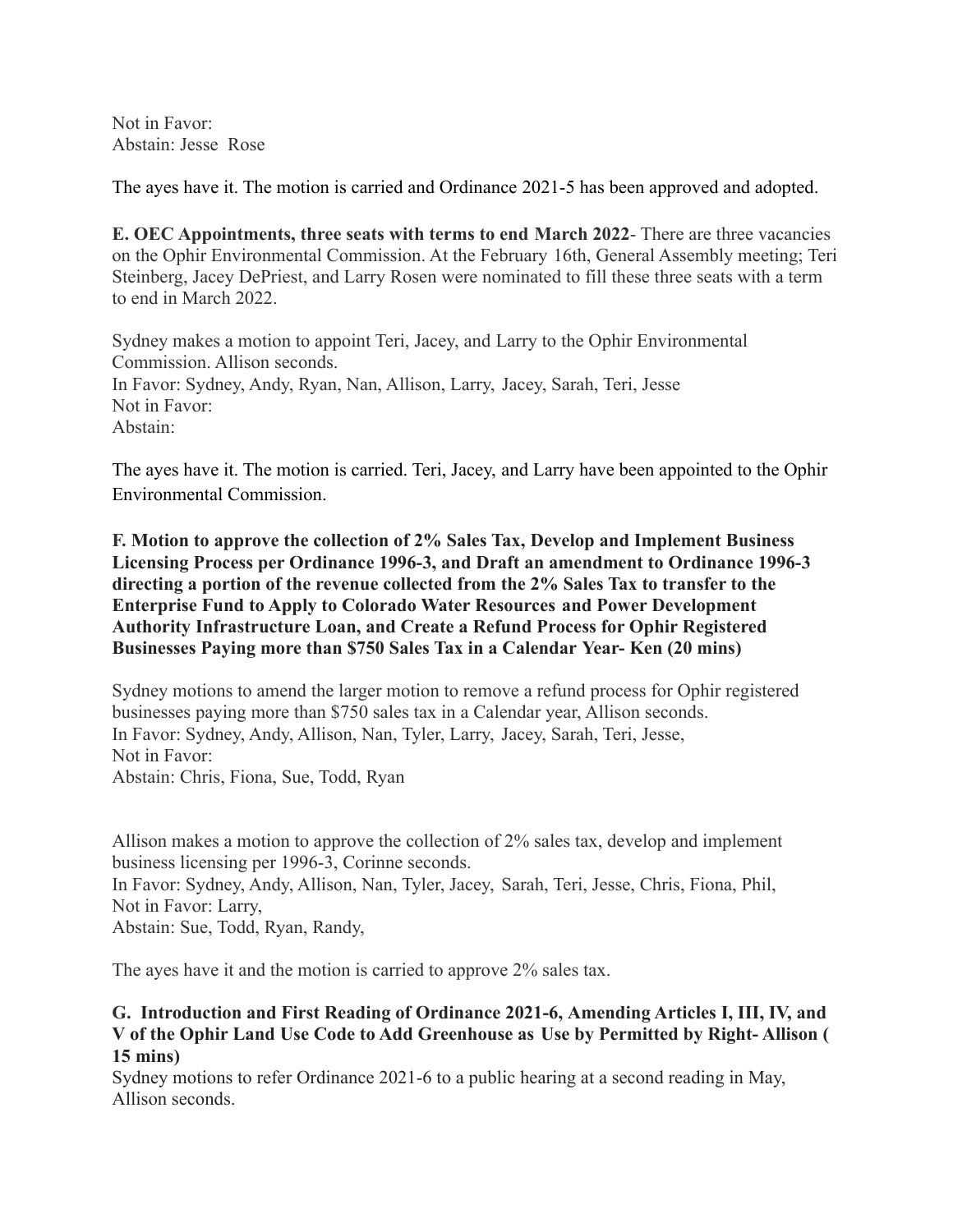In Favor: Sydney, Andy, Sue Hehir, Allison, Ryan, Randy, Jesse, Larry, Jacey, Sarah, Tyler, Nan, Teri, Chris, Fiona, Abbey Herman, Phil, Not in Favor: Abstain:

The ayes have it. The motion is carried to refer Ordinance 2021-6 to a public hearing at a second reading in May.

## **H. Employee Housing Discussion**

The General Assembly discusses the need for employee housing. Prioritizing projects, options, and budgetary costs are discussed. A different compensation package versus employee housing is discussed along with an expansion on Town Hall, building on a Town own lot, and potentially seeking housing assistance from other towns is discussed.

The General Assembly directs town staff to pursue options outside of using a town lot to look into affordable housing.

### **I. Resolution 2021-4, Approve Temporary Administrative to the Town Manager**

Sydney would like to make a motion to table this Resolution and direct Town Staff to research the possibility of hiring an intern. Sydney would also like to have Steve review this Resolution and to include a definition or timelines of temporary. Randy Barnes second. In Favor: Sydney, Randy, Ryan Ehlers, Jacey, Sue, Teri, Jesse, Chris, Fiona, Phil Not in Favor: Allison, Abstain: Nan

# **5. STAFF REPORTS**

**Town Manager (Ken Haynes):** Managers report in the packet. Water challenge last weekpossible there is a leak in the Howards Fork area. There is a discussion on curb stops and waterlines. Jesse Rose is having issues with his curb stop and is paying high fees to heat his house.

**Town Mayor (Corinne Platt):** Corinne has been busy, plans to work on the fire mitigation plan. **Treasurer (Cindy Wyzsysnki):** Cindy is working on the long-form audit Resolution to the town. **Town Clerk( Sydney Roop):** I will be resigning from Town Clerk, someone please step up and be the Town Clerk!

### **Ophir Environmental Chairperson():** N/A

**Planning and Zoning Chairperson ( Allison Synder-Kingsley):** In the middle of information gathering of LUC revisions. In May there will be a Moderate Avalanche Zoning conversation at the General Assembly.

### **6. NEW BUSINESS**

There is a discussion regarding curb stops and if the Town of Ophir is responsible for installing them.